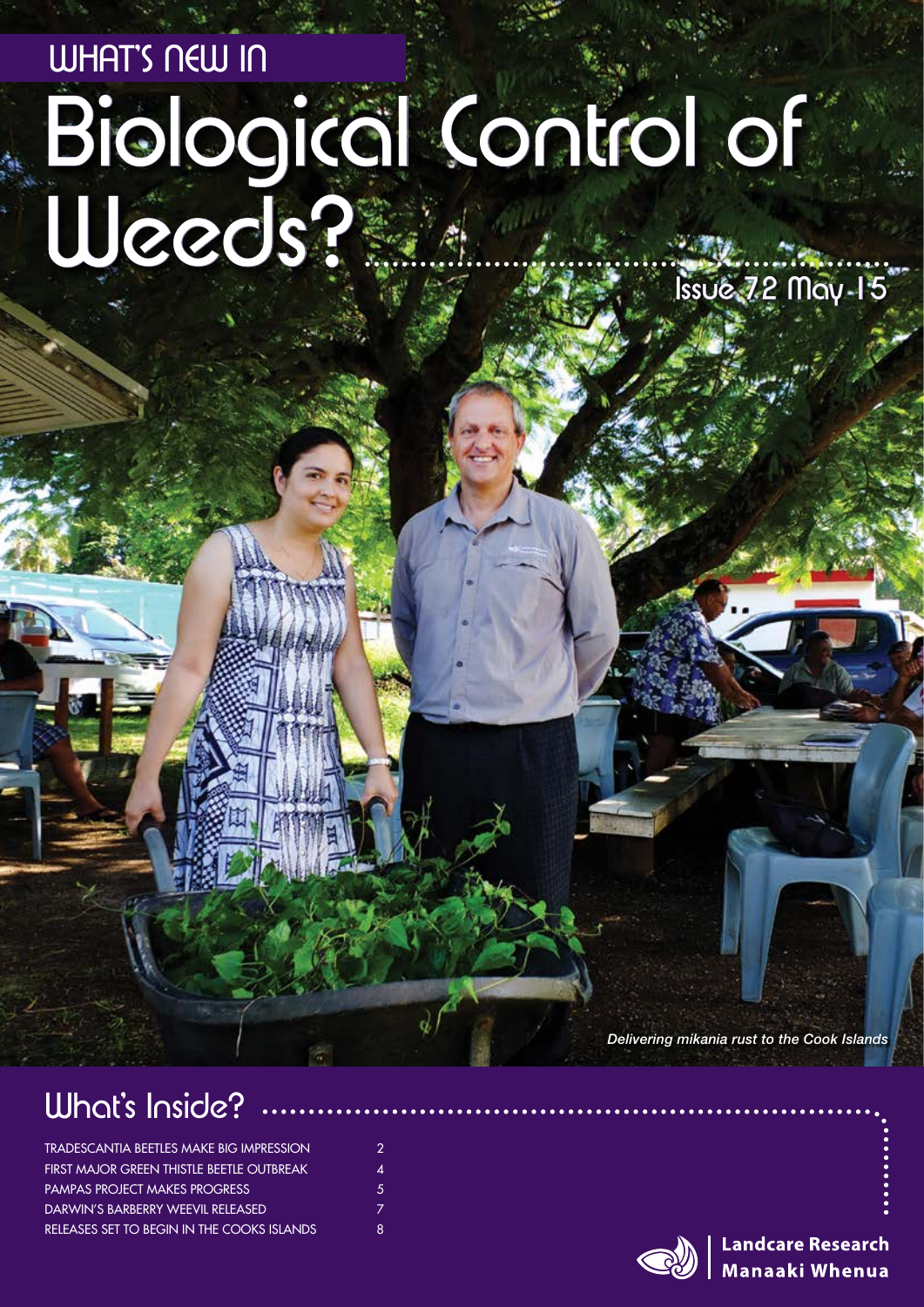They might be small, but the beetles released to control tradescantia *(Tradescantia fluminensis)* are already starting to make a big impression on their host plant here in New Zealand. Tradescantia, which is native to south-east Brazil, is so widespread in New Zealand that manual or chemical control on a large scale is simply not feasible. The plant smothers the ground, preventing native tree regeneration, and is a real nuisance for home gardeners, as well as causing allergic responses in dogs. Even though it is still early days, the little Brazilian beetles appear to be establishing readily and quickly doing damage, described as 'spectacular' in some places!

Over the past few years, three beetle species have been released widely throughout the North Island and at some sites in the South Island, where tradescantia is less of a problem. Releases of the tradescantia leaf beetle (*Neolema ogloblini*), aka 'Shiny', got underway first in 2011, followed by the tradescantia stem beetle (*Lema basicostata*), aka 'Knobbly', in 2012, and finally 'Stripy', the tradescantia tip beetle (*Neolema abbreviata*) in 2013. Until recently the advice has been to release only a single species at each site. "There are several reasons for this approach, even though the beetles will happily coexist on the same plants and

eventually we want them all working together," explained Simon Fowler, who has been leading the project. "Initially we wanted to ensure that the beetles had the best possible opportunity to establish and so it was best to keep them apart. There were also technical reasons such as the staggered availability of beetles for release and the ease of monitoring their individual performance in terms of damage and survival," Simon added.

In March, Landcare Research board members and senior leadership were treated to a tour of weed biocontrol release sites in Northland. As well as seeing successful biocontrol of ragwort (*Jacobaea vulgaris*) and mist flower (*Ageratina riparia*), and participating in the first release of the lantana leaf rust (*Prospodium tuberculatum*) in New Zealand, they saw first-hand early signs of success against tradescantia, which is considered to be one of our worst environmental weeds. After just 4 years the tradescantia leaf beetle population has exploded at one of the earliest release sites in Kerikeri, with thousands of beetles clearly visible and doing obvious damage. As their name suggests, the larvae of the leaf beetles graze on the foliage, skeletonising the leaves, whereas the adults create notches on the side of the leaves. "Higher levels of damage than we expected this



Leaf beetle damage at Kerikeri.

early on were clearly visible and the beetles were so numerous that it has already been possible to collect and distribute some to other sites where the weed is also a problem." said Simon. "The beetles often drop to the ground when they are disturbed so we use a 'pooter' to suck them up or just catch them by hand," explained Jenny Dymock, a local scientist who has been assisting the Northland Regional Council with the release, monitoring and redistribution of the beetles. "We have a long list of people waiting patiently to get some of the beetles and we will prioritise sites that are going to be safe from things like herbicide use, hand weeding and flooding," Jenny said.

At least four tradescantia beetle release sites visited by Landcare Research staff this year have been sprayed, which is clearly not ideal,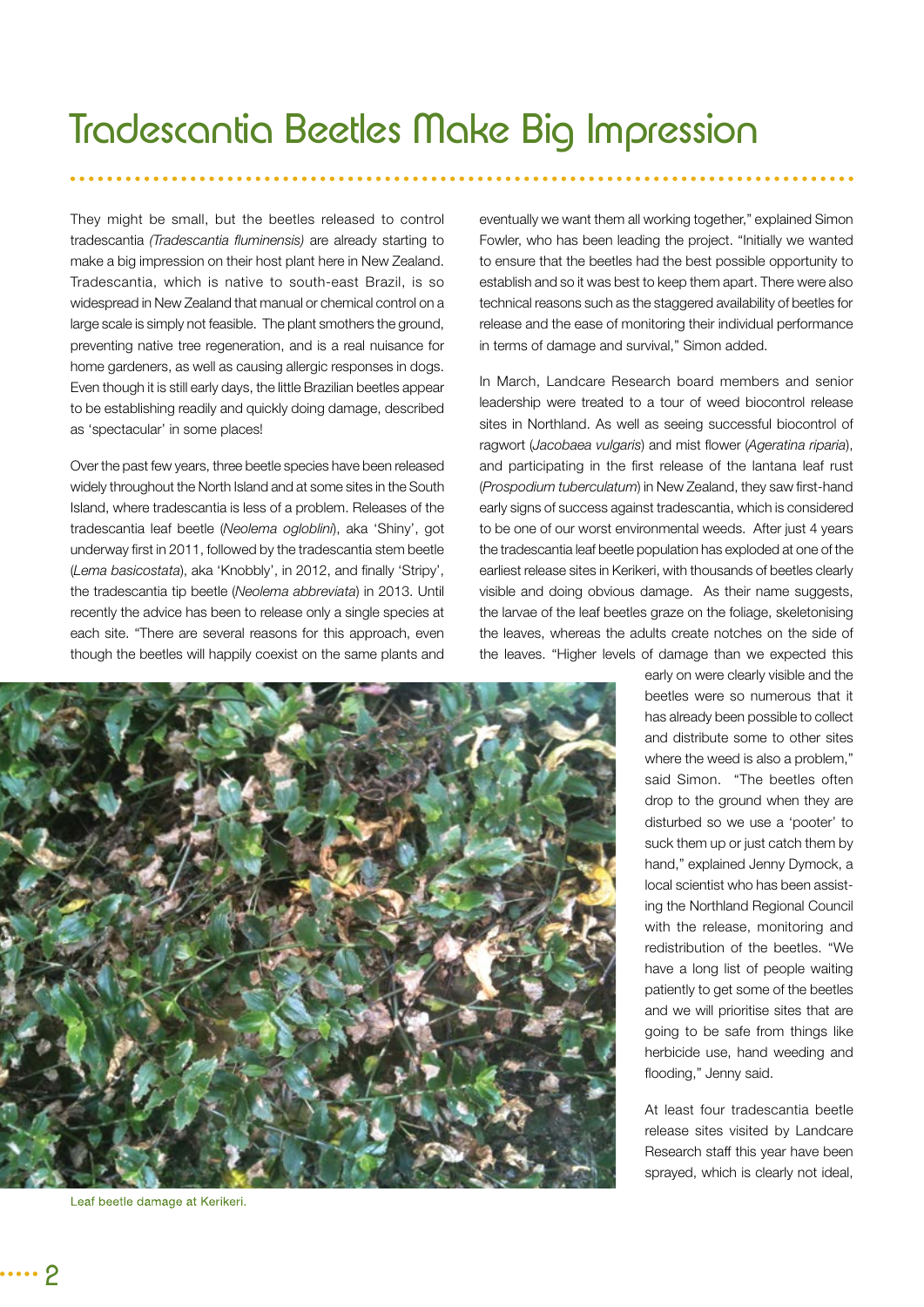but fortunately in each case the beetles have survived on remaining foliage. Tip beetles also appear to have survived, but only just, following a major flood last winter near Kaeo in Northland. Successful biocontrol of tradescantia is likely to prove more difficult at sites that are regularly flooded, washing the beetles and their host plant away. "For this reason we also sought and gained Environmental Protection Authority approval to release a yellow leaf spot fungus *Kordyana* sp., which may prove better in these situations and should also complement the impact of the beetles," said Lindsay Smith, who has devoted a significant amount of time to rearing the beetles and ensuring that they were disease-free before they were released. "We are keeping the fungus 'up our sleeve' until we have quantified the effect of the beetles alone and can decide whether we need to release it here in New Zealand," Lindsay added. In the meantime the fungus has been taken up by Louise Morin from CSIRO, who is looking to see if it might be suitable for controlling tradescantia in Australia. We have also recently supplied Australian researchers with leaf beetles and South African researchers with stem beetles for studies to see if they might be suitable to release in their countries. Closer to home, the Wellington Botanic Gardens have set up their own tradescantia beetle rearing programme and a display to raise public awareness of tradescantia biocontrol.

Also showing early promise in the field is the stem beetle. Stem beetles released at Welcome Bay near Tauranga have already caused significant damage to tradescantia, according to Andrew Blayney from the Bay of Plenty Regional Council. "Although we don't often see the beetles or their larvae, after only 3 years they have reduced the coverage of the plant to bare-ground in places at the release site," said Andrew enthusiastically. Stem

beetle adults are harder to see in the field than leaf beetles as they behave more cryptically. The larvae are also harder to see, being inside the stems, but there is no mistaking the damaged stems. Andrew is hoping to transfer some of the stem beetles to other sites next year and he also has a long list of gardeners keen to give the beetles a try!

Since we have always anticipated big things from the tradescantia beetles, a programme to monitor their impacts was put in place at the outset. Landcare Research, along with some interested councils, have set up plots to make detailed measurements, while others are making simpler measurements of beetle damage and impact on the weed as part of the new assessment protocol adopted by the National Biocontrol Collective. We also hope to team up with university staff and get some students involved in more detailed monitoring projects. "Some of the things we are interested in investigating include whether there are ecological benefits that can be directly attributed to the biocontrol of tradescantia, such as implications for native plant regeneration, improved ecosystem services in the form of nutrient cycling, increases in native invertebrate biodiversity and possibly other biota as well," said Simon.

*This project is funded by the Department of Conservation, National Biocontrol Collective, and the Ministry of Employment, Business and Innovation as part of Landcare Research's Beating Weeds Programme.* 

CONTACT: Simon Fowler fowlers@landcareresearch.co.nz

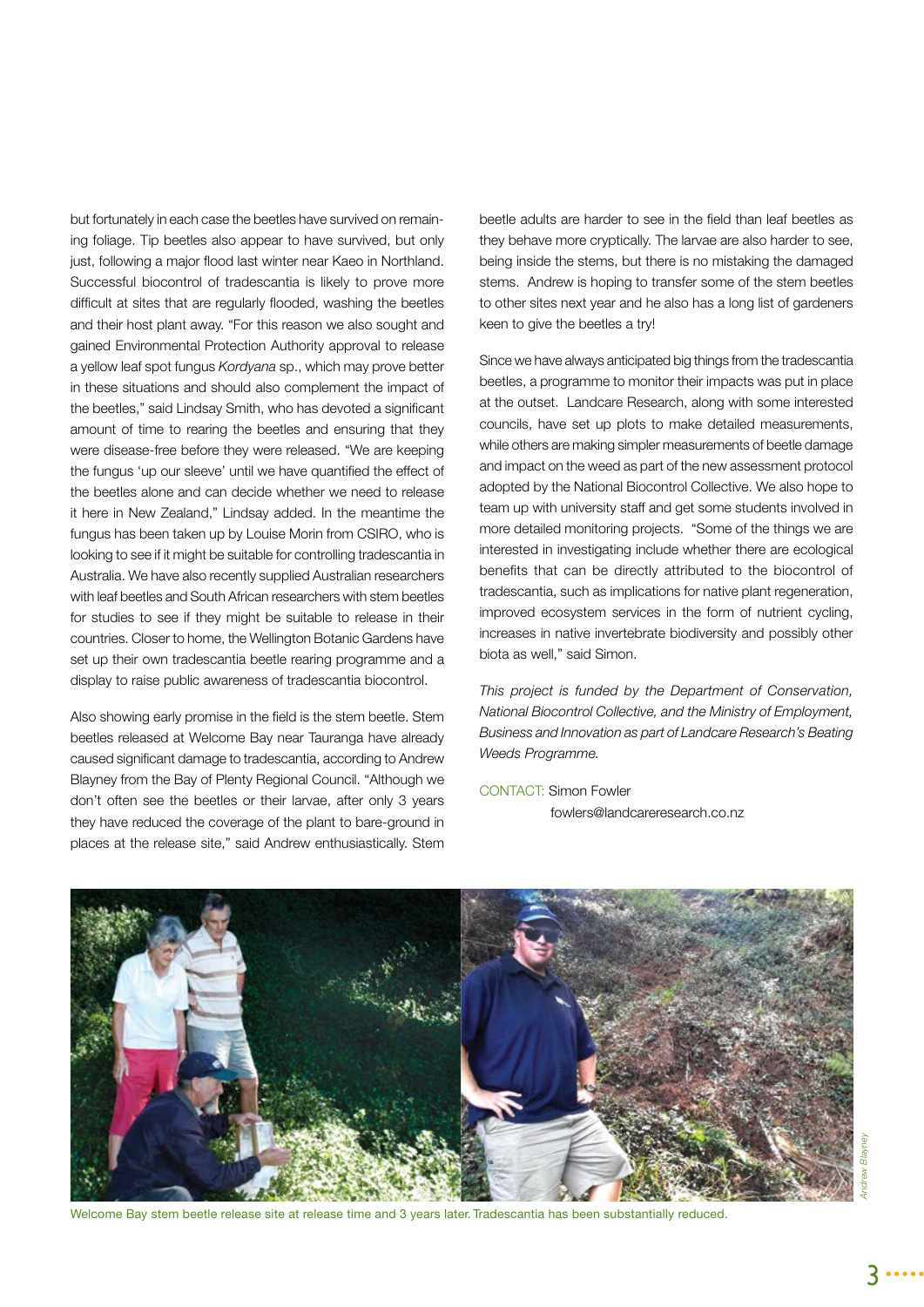## First Major Green Thistle Beetle Outbreak

Some of the people who released the green thistle beetle (*Cassida rubiginosa*) a few years ago to control Californian thistle (*Cirsium arvense*) on their properties, have been surprised by the levels of damage to this 'prickly customer' this summer.

The green thistle beetle was brought to New Zealand in 2006 by Landcare Research, on behalf of the Californian Thistle Action Group (CTAG), to try to combat a range of thistles, but in particular Californian thistles. Californian thistle is a perennial weed that has been here for over 100 years, during which time it has become widespread throughout New Zealand. This weed is notoriously difficult to control because of its persistent root system. Using herbicide on thistles is problematic because of impacts on other desirable pasture plants and because of the sheer extent of infestations in both lowland and high-country areas.

Many of the earliest releases of green thistle beetles were made in the Southland/Otago region where CTAG is based, but they have now been released widely throughout New Zealand. As with most insects, it is the larval stage that does most of the damage to plants. The younger larvae begin feeding on the lower sides of the leaves and then when they are a bit bigger they graduate to feeding on the top side of the leaf. "The larvae have a trick to deter predators," said Simon Fowler. "They make a protective canopy out of discarded skin and excrement to carry on their back which seems to deter predators such as birds." The adult beetles live for about 80 weeks if conditions are good, which is quite a long life in beetle terms. During this time the females will lay up to 1000 eggs, making them excellent candidates for biocontrol.

Early reports suggested 90% establishment at the original release sites, with sites with shelterbelts or plantations nearby (which act as an overwintering refuge for the beetles) seeming to be favoured.

Previously, painstaking research by Graeme Bourdot's team at AgResearch has revealed that Californian thistle roots don't persist for more than one year. Instead, new roots grow each year, surviving the winter and then sending up new shoots the following season to form the above ground foliage. The roots that have overwintered then die, and new roots are formed to live through the next winter. The AgResearch team found that the amount of above ground foliage is directly proportional to the size of the new root material produced each season. Thus if the amount of green foliage is reduced in one season, the root formation will also be reduced and there will be proportionally fewer resources for the plant the next spring. "This information gives us a clue to use biocontrol agents that are foliage feeders rather root feeders," says Simon Fowler. "Previous attempts to find root feeders have failed and we now realise that this is because the roots completely replace themselves each year, preventing an insect from completing its lifecycle on them," he added. "So we are now concentrating on agents that limit the amount of foliage on the plants, so that there are less vigorous roots and vegetation produced the following year," Simon said. Mowing can be used successfully to the same end, but is not feasible on all terrain.

Some of the earliest release sites are now showing the great potential of the green thistle beetle. Harvey Phillips from the Greater Wellington Regional Council reported a huge outbreak



Thistles defoliated by the green thistle beetle near Masterton. Close up of a defoliated thistle.

4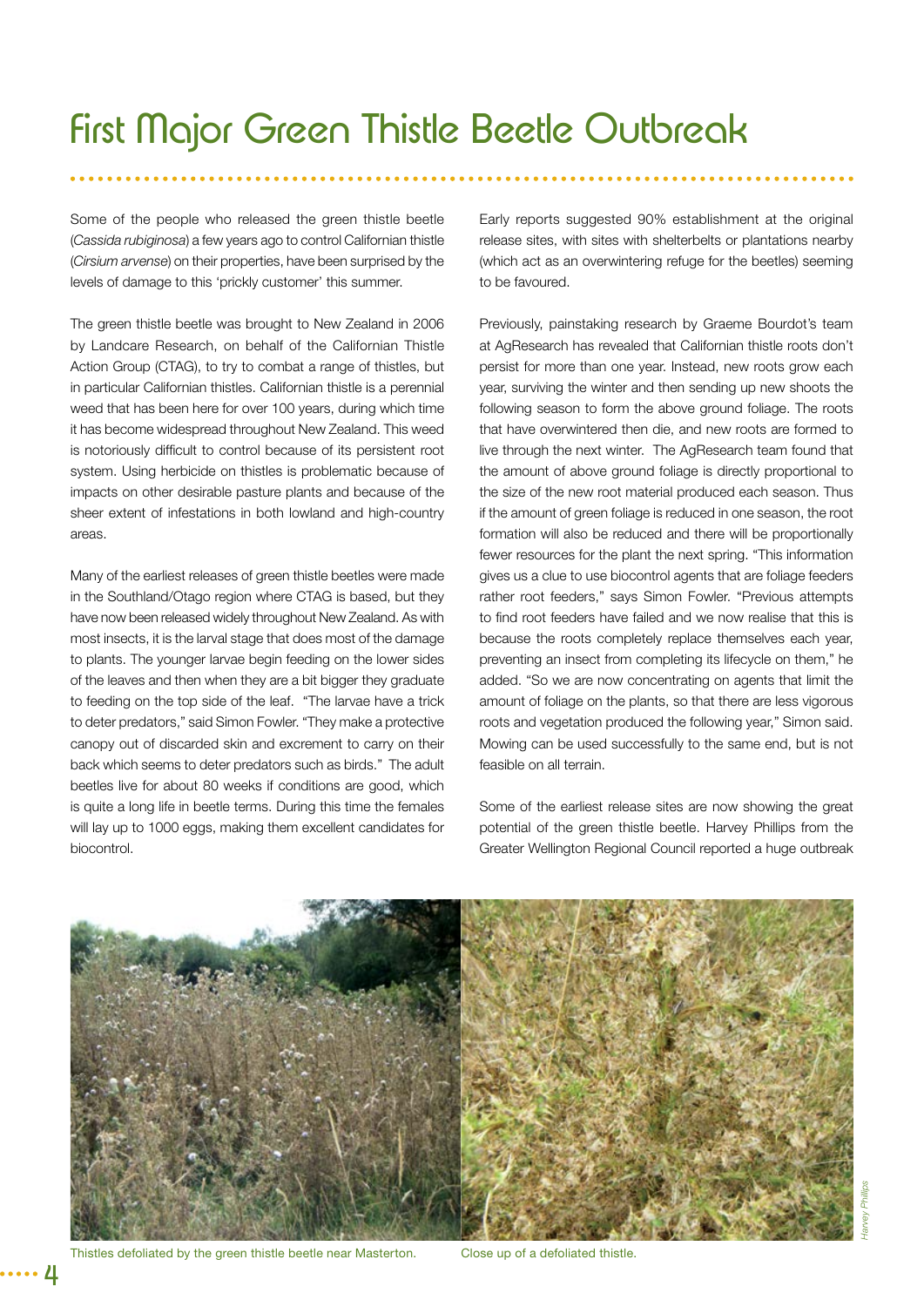this summer at a release site near Masterton, where 65 beetles were released in 2008. "There was a visible feeding front, behind which you could easily see where the beetle larvae had demolished the thistle plants," Harvey said. Harvey estimates some stems had as many as 300 beetles on them and he has collected and distributed around 30,000 beetles already from this site.

Similar reports come from Neil Gallagher from Horizons Regional Council, who has been involved with the project since 2008, when he released 120 adult beetles on a farm in the Pohangina Valley. Since then the beetles have dispersed right across the 278-acre farm and are so plentiful that some have already been harvested and redistributed to other farms in the district. "An article in our local newspaper reporting the success of the project resulted in a flood of enquires from other landowners wanting to know where to get some of these little green guys," said Neil. "As a result, a further 16 releases were made this summer in Manawatu, Tararua, Palmerston North, Wanganui hill country, Taihape, and Taumarunui," Neil explained.

Meanwhile, AgResearch scientist Mike Cripps is leading a Sustainable Farming Fund project to monitor the spread of the green thistle beetle and assess their impact on thistle populations. Mike is very encouraged by the heavy defoliation of thistles in some regions, but said that the next step is to get some quantitative data to demonstrate their true impact. "The key will be to determine how much the above ground defoliation by the green thistle beetle limits the growth of thistles in the following season," Mike explained. The project will also enable Mike to promote the use of the beetles to control thistles at field days held at release sites. Mike said that the long-term benefits of having self-sustaining green thistle beetle populations included increased farm productivity, a reduction in the reliance on costly herbicides, and improved engagement with landowners on the benefits of using biocontrol technology to manage weeds at a landscape scale.

If you have a green thistle beetle site that is also doing well we would like to hear from you.

#### CONTACT: Simon Fowler

 fowlers@landcareresearch.co.nz Mike Cripps mike.cripps@agresearch.co.nz

### Pampas Project Makes Progress

Biocontrol for pampas (*Cortaderia* spp.) has always appeared to be rather a long shot. "No potential agents were known at the outset of the project and we needed to find agents with a high level of specificity to avoid harming our closely-related native toetoe *Austroderia* spp.," said Lynley Hayes, who leads this project. Pathogens can sometime be so highly host-specific that strains may attack only limited genotypes of a host plant. This is true for four rust fungi of interest to New Zealand, blackberry rust (*Phragmidium violaceum*), Chilean needle grass rust (*Uromyces pencanus*), hieracium rust (*Puccinia hieracii* var. *piloselloidarum*), and lantana leaf rust (*Prospodium tuberculatum*). With such tightly host-specific agents, to avoid host-pathogen incompatibility, it is critical to survey genotypes of the weed in the native range that match what is to be biocontrolled here.

So the first task was to determine where in South America our New Zealand pampas comes from so we could search in the right places. We quickly discovered that current *Cortaderia* taxonomy doesn't resolve the genetic complexity in the group, with molecular studies quickly showing that *C. jubata* and *C. selloana* from Argentina were not the same as plant material in New Zealand of the same name. Molecular studies allowed us to quickly match our *C. jubata* with material in southern Ecuador, but

a match for *C. selloana* proved much trickier. With a bit of luck, and the help of a number of South American collaborators, we sourced and genotyped more material from Argentina, Uruguay, Brazil and Chile, and eventually found a match in Chile. However, to complicate matters further, we also determined that some New Zealand pampas was neither *C. jubata* nor *C. selloana,*  but an entity we commonly encountered in South American material that we can't accurately name because of the state of *Cortaderia* taxonomy. Initially we thought this material was rare and recommended these populations be eradicated, but the more we looked, the more we found, and so the project scope has widened to seek biocontrol agents for this plant as well."

Surveys in South America revealed only two potential control agents worthy of further study; a fungus and an insect. A black smut fungus that damages the flowerheads, reducing seeding, was found in Ecuador on *C. jubata* and in Chile on another *Cortaderia* species. Sequencing has shown the Ecuadorian smut is a 100% match with the published strain of *Ustilago quitensis*, and the Chilean smut is a 98% match. So the two smuts are likely to be the same species, but it is unclear whether they are different strains with different host preferences, and testing is required to resolve this.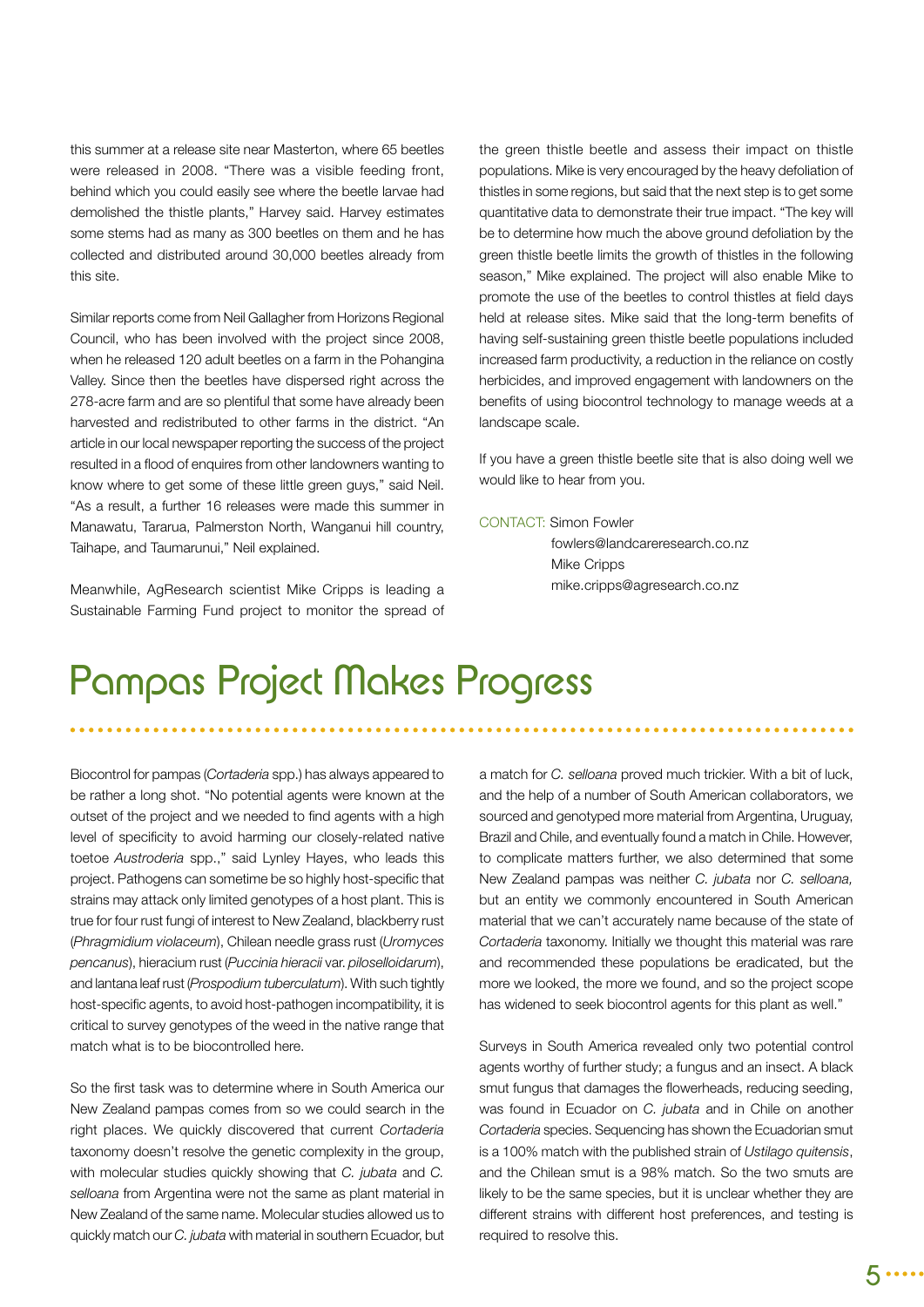However, so little is known about this black smut that we are not even sure how to infect plants with it. The floral plumes emerge already infected and, based on what is known about other similar pathogens, it may be that infection occurs when seeds germinate, creating a systemic infection that only becomes apparent at flowering time. Dr Charlie Barnes (Pontificia Universidad Católica del Ecuador) has two students looking into aspects of this further. In the meantime, with the help of Dr Hernan Norambuena, in Chile, we have imported the Chilean smut into containment and are observing plants that we have attempted to inoculate in several ways. Once we have a reliable method for infecting pampas plants host-testing will be able to get underway.

The other potential agent is a delphacid planthopper that attacks the leaves. Our Chilean collaborators suspected they had found two similar planthopper species and sent us specimens for sequencing. We confirmed the identity of the more common of the two as *Saccharosydne subandina*, which is reported to have too wide a host-range to have potential as a biocontrol agent. We also confirmed that the less commonly found, planthopper is a novel, un-named species, so no information is available about it at all. With Hernan's help we have recently imported some of the newly discovered planthoppers into containment for further study. "The planthoppers proved to be extremely fragile to ship, requiring three attempts before we had enough live specimens to form a useful starter colony," reported Hugh Gourlay. However, once settled in, the planthoppers quickly set about producing



Pampas planthoppers, adult and juvenile inset.

offspring and causing obvious damage, and there were sufficient numbers to allow host-testing to get underway within weeks. As an acid test, i.e. 'fail this and it is all over', planthoppers were initially exposed to two native toetoe, *Austroderia richardii* and *A. splendens*. Fortunately, these did not appear to be suitable hosts, so more comprehensive host-testing of other critical species (including the other pampas entities) is now underway.

Another key investigation was to see if the imported planthoppers, like other similar species, were associated with any phytoplasma, which are specialized bacteria that cause plant disease and something to be wary of. Relatively little is known about phytoplasma diseases in New Zealand, except where they have caused serious problems to native species like cabbage tree (*Cordyline australis*) and flax (*Phormium tenax*) and economically important exotic species like potatoes and celery. "We have used molecular tools, to explore the phytoplasma status of the planthoppers that did not survive the shipping," explained molecular technician Caroline Mitchell. Intriguingly they returned a positive result and 99% match for a bunch of phytoplasmas that relate to *Candidatus* phytoplasma australiense, the organism responsible for disease in the native plants mentioned above, and thought to occur only in New Zealand and Australia. It will be important now to explore the phytoplasma status of *Cortaderia* and *Austroderia* in New Zealand, as part of understanding potential risks posed by the planthopper. If a latent phytoplasma is found in *Cortaderia* and the planthopper proves highly hostspecific, this could be a damaging combination against pampas.

> Funding provided for this project by the Sustainable Farming Fund is drawing to a close. "This project has achieved a lot more than it originally set out to do," concluded Lynley. Further funding from a variety of sources will be sought to allow studies of the black smut and the planthopper to be completed, and to perhaps gain permission to release them if they prove suitable.

> *This project is funded by the National Pampas Biocontrol Initiative through a grant from the Ministry for Primary Industries' Sustainable Farming Fund (11/049), supported by a number of co-funders, including the National Biocontrol Collective.*

CONTACT: Lynley Hayes

hayesl@landcareresearch.co.nz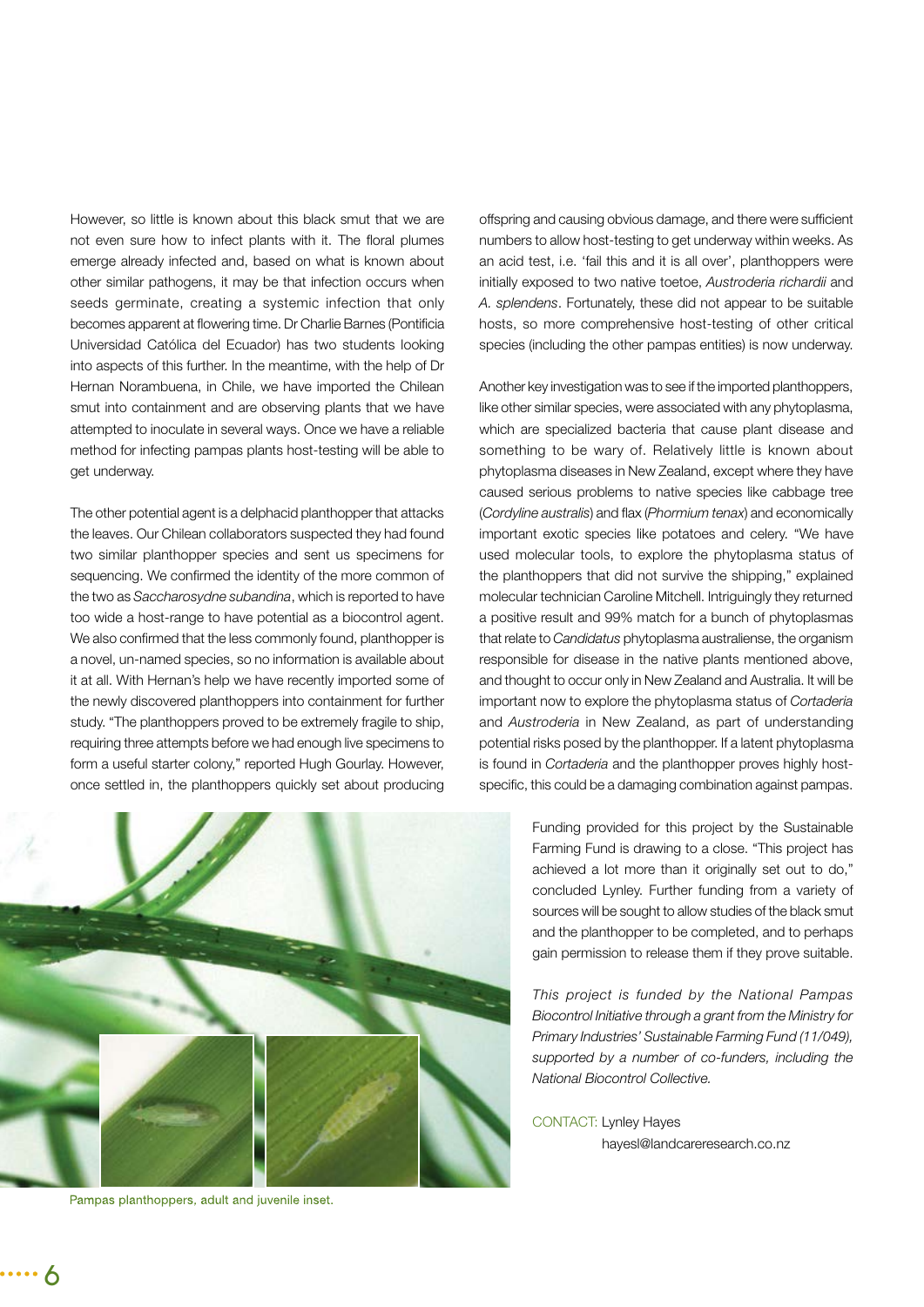### Darwin's Barberry Weevil Released

There is finally some relief in sight for farmers and other land managers who have been struggling to control a Chilean plant, Darwin's barberry (*Berberis darwinii*). The thorny evergreen weed generates a huge number of fruit and seeds that are fed on by birds, allowing the plant to quickly spread, reducing pasture quality and native plant regeneration. Over the past few years, Lindsay Smith has been working to develop insect biocontrol agents that could limit the plant's reproductive ability. The Environment Protection Authority approved the release of two insect agents in 2012, a seed-feeding weevil (*Berberidicola exaratus*) and a flower-feeding weevil (*Anthonomus kuscheli*), but rearing them for release has proved unexpectedly difficult.

"We have discovered that barberry plants do not thrive in pots, particularly inside our containment facility under artificial conditions, and they often abort their flowers and fruit and produce little new growth, all of which the weevils need," explained Lindsay. When it became apparent that these plant issues could not easily be overcome to allow mass-rearing, direct field release options were explored. Our Chilean collaborator, Hernan Norambuena, sent a large shipment of both weevils in spring 2013 when they had overwintered and were ready to begin egg-laying. "At this point we discovered that both species were infected with microsporidia parasitic fungi, something we had not encountered with earlier shipments, ruling out any possibility of direct field releases. So we explored whether we could identify disease-free populations of the weevils in Chile," explained Lindsay. Material collected by Chantal Probst during pathogen surveys in Chile a couple of months later confirmed some disease-free sites, so last spring Hernan collected weevils from these sites and shipped them to New Zealand. It was therefore a blow to discover infection in these shipments too.

We then hypothesised that the microsporidian diseases might become prevalent during winter, when the weevils hibernate closely together, but not be passed on via the eggs to offspring (which become infected later on). To test this we asked Hernan to send us seed weevils from Chile as larvae inside infested fruits proved to be disease-free. We originally planned to hold the subsequent new adults in cages over the winter and field release them this coming spring. However, because the new adults were not doing well, perhaps due to the lack of new growth on our sulky potted plants, we decided to release them instead into a field cage where they had a better chance of finding what they need." So in April, with the help of Randall Milne (Environment Southland) we released 70 seed-feeding weevils onto Darwin's barberry plants in Southland, where the plant is a particularly bad problem. To prevent immediate dispersal the weevils were initially caged for a couple of weeks. More weevils will be released at this



Randall Milne making the first ever release of the Darwin's barberry seed weevil.

site when they are available. "This is the first time anywhere in the world this species has been released as a biocontrol agent, and it is great to have finally overcome the challenges to get to this point," confirmed Lindsay.

Now that we have a suitable method we are planning to import an even larger quantity of infested fruit next spring, with the aim of making more direct field releases. The priority is to get the seed weevil established and then to develop direct release methods for the flower weevil also, if subsequent monitoring shows that it is needed. Meanwhile efforts to find a pathogen that could attack the barberry bushes themselves are continuing. Previously two rusts and an unidentified pathogen were identified in Chile as potential biocontrol agents. Further surveys in 2013 by Chantal confirmed rust as the most promising prospect, and last spring we imported some samples for identification. "Molecular studies confirmed that we had found the species of greatest interest for further study (*Puccinia berberidis-darwinii*)," said Chantal. "This rust is likely to be highly host-specific and, now that the identity of the rust has been confirmed, we have been able to get a permit that will allow us to import the rust into containment for life-cycle studies and host-specificity testing, as soon as we are able to get a new shipment from Chile.

*This project is funded by the National Biocontrol Collective.* 

CONTACT: Lindsay Smith smithl@landcareresearch.co.nz